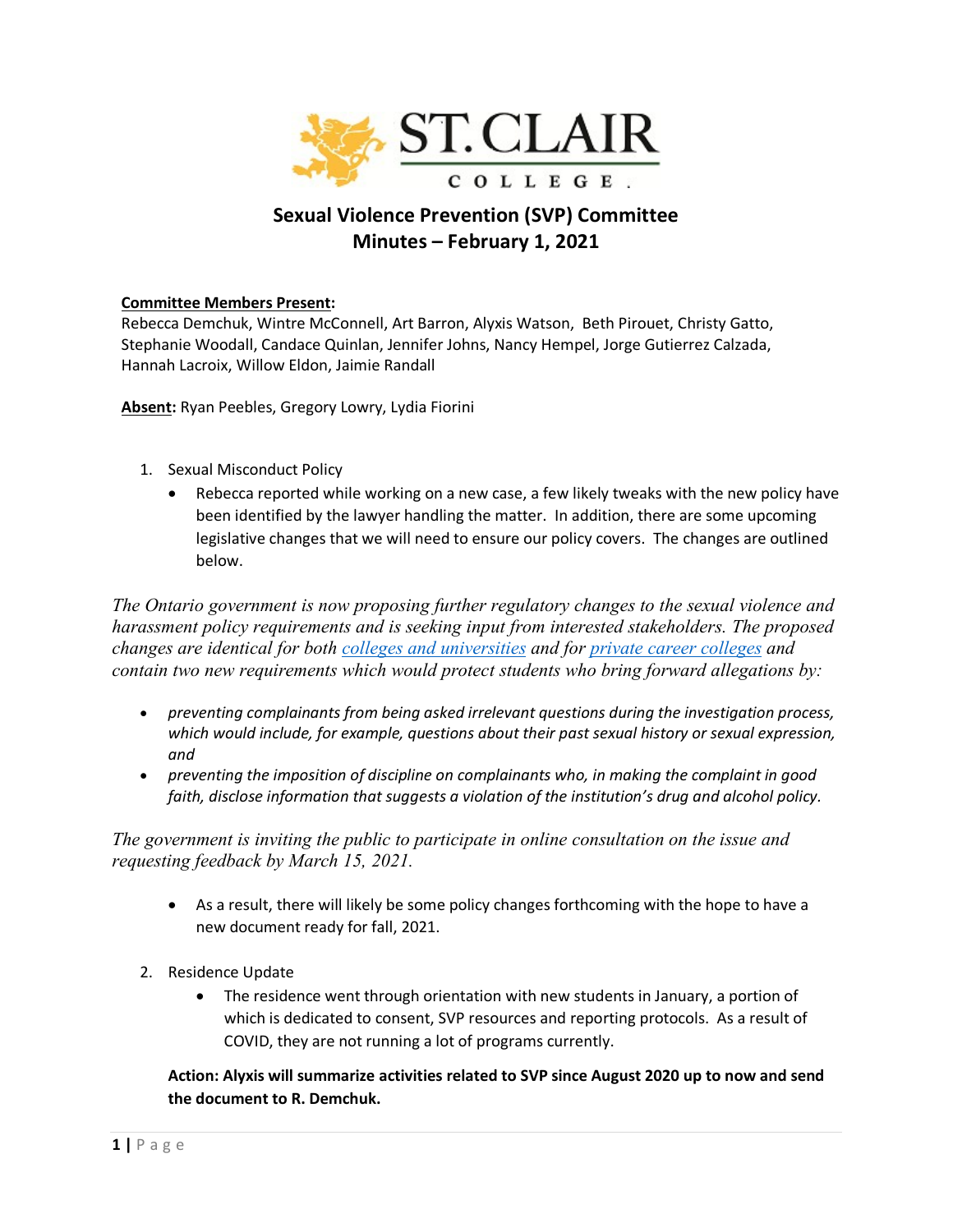- 3. SRC SVP Student Group Update
	- Candace reported on the activities of the SVP student group and shared with the group a report on their activities to date. They include:
		- i. Dirty Bingo Interactive bingo game that includes health tips and statistics on sexual assaults and healthy relationships.
		- ii. Samantha Bitty Samantha Bitty has been hired to produce eight videos for SRC. They are posted on the SRC social media and You Tube page. These are fun videos about consent, sex, and respect in relationships. They have received great feedback from students and students have requested additional topics to be highlighted in the coming months.
		- iii. SRC changed their logo to purple for the month of November and started a Paint it Purple theme to provide education around domestic violence including statistics, resources, where to go for help, etc.
		- iv. Awareness campaign on AIDS, STI's were also run.
		- v. Upcoming Event Spill the Tea re-run the tea video and open up discussion around consent.
	- Great job SVP team!!
- 4. TSI
- TSI will look at the initiatives of the SRC SVP to see if they can offer some of the same offerings to Chatham students.
- 5. Website Review
	- The team was asked to review the St. Clair College webpage and provide recommendations on ease of use. A great discussion was held on the website with feedback from the SRC SVP team and SAA. A summary of their comments includes:
		- $\circ$  The website is difficult to find needs to be easy to find when a student is in crisis.
		- o Front page needs to be easy to use for a student in crisis.
		- o Consider a flowchart that helps students navigate options.

## **Action Item: Candace is going to send Rebecca some examples that she has seen on the flowchart concept.**

- 6. Statistics Review (high level)
	- A discussion was held around statistics. Though they seem to be less this year, there is definite concern over what is actually happening during the pandemic. Nancy stated a concern with some students having to return to difficult living conditions due to the pandemic and working through the trauma once again.
	- Beth will compile statistics and share with the group next month as she must pull from various departments.